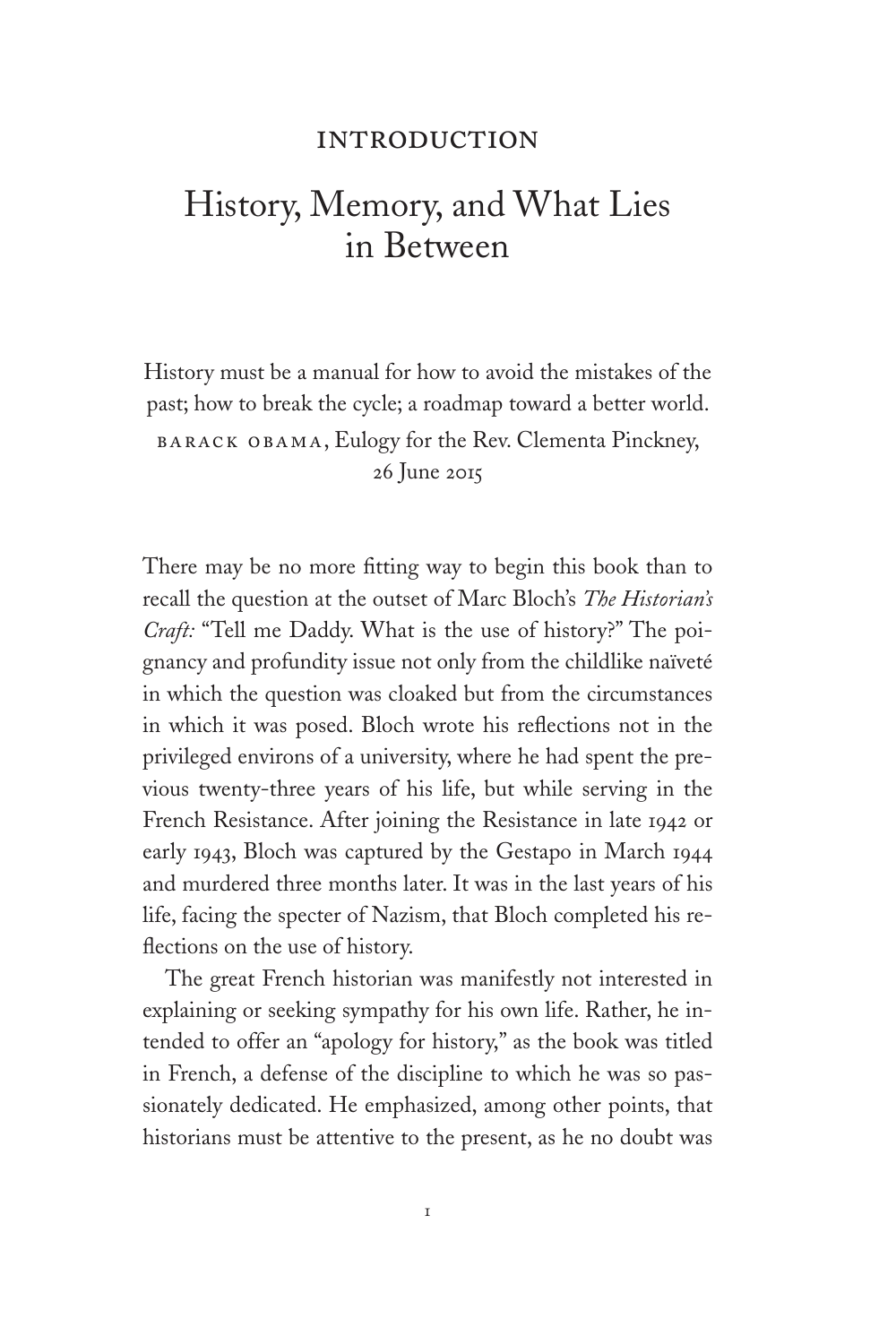in that dire moment in his life, lest they lapse into a somnolent antiquarianism. What could prevent such a descent was the recognition that history was the study not of what was dead but rather of what was alive. He continued by articulating a pair of key principles that defined the stakes of historical inquiry: "Misunderstanding of the present," he wrote with Santayanan echoes, "is the inevitable consequence of ignorance of the past." At the same time, Bloch observed that "a man may wear himself out just as fruitlessly in seeking to understand the past, if he is totally ignorant of the present."1

Bloch insisted on a dialogue between past and present in *The Historian's Craft.* It is only by "borrowing from our daily experiences" that we gain access to the richness and vibrancy of the past. Conversely, he asserted, lines of continuity in structures, forms of reception, and influence extend from the past into the present, providing us with a wide lens onto our current existence.

While *The Historian's Craft* is not an emotionally revealing book, it is hard not to be moved by it—by Bloch's steadfast dedication to his craft, by his sense of the vitality of history, and, not least, by his seeming intuition of the need to produce an epitaph for his labors while in captivity. I often invoked Bloch and his inspiring words in a time of crisis when I welcomed incoming graduate students to the UCLA History Department, where I served as chair for five years. The question these fledgling scholars asked themselves was similar, though of course formulated in a very different, which is to say far less threatening, environment: Why am I committing six years or more of my life to intense and often isolated work with no guarantee of employment upon completion of the Ph.D.?<sup>2</sup>

Especially after the economic crash of 2008, students and their parents have asked this question with ever greater frequency and concern. A drop in student enrollments—at times precipitously, as in the UCLA History Department, which experienced a 40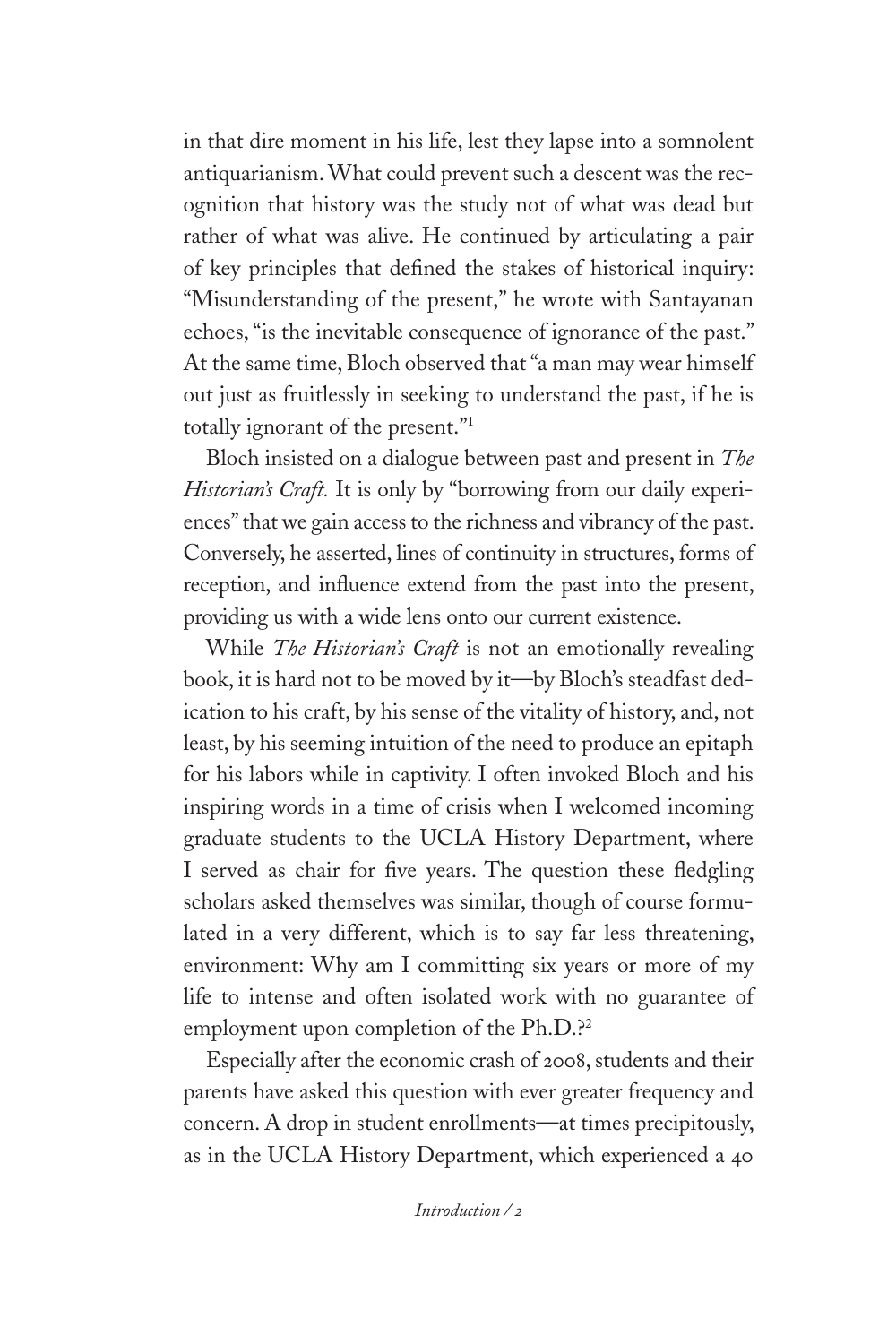percent decline from 2007 to 2013—led to a loss of confidence among historians, and humanists in general, about the wisdom of doing what they do. Indeed, there has been abundant talk in recent years of a "crisis of the humanities." The troubles seemed particularly acute at public universities, which do not have the kind of financial cushion that wealthy private institutions do. But even *Harvard Magazine* reported in 2013 on a decline in humanities enrollments at Harvard that prompted that university to establish a task force to address the problem.<sup>3</sup>

This is hardly the first time that the humanities has seemed to be in crisis. In fact, a far more significant decline in enrollments than today's took place in the 1970s, as the literary scholar Michael Bérubé demonstrated in the *Chronicle of Higher Education* in 2013. Bérubé showed that humanities enrollments actually increased in the 1980s and 1990s and that the current numbers "are almost precisely where they were in 1970."4 His argument adds a healthy dose of historical perspective, reminding us that crises come and go. Indeed, we often assume, while in the midst of a downturn of some sort, that never before in history have such depths been reached. To assuage my own anxieties over the fate of the field of history, I often recall this description of the state of affairs from an eminent scholar: "Student interest in history is waning; the academic job market is contracting. A generation of young Ph.D.'s, having completed their education in a period of scarce financial aid and spiraling costs, are competing for too few tenure-leading jobs, while they face years in short-term, revolving-door appointments. Others, unable to see careers in academe, are retooling and using their skills as historians in journalism, business, government, and organizational work."

This depiction sounds as if it could have been written yesterday. But, in fact, it was expressed thirty-five years ago by the distinguished historian Gerda Lerner when she assumed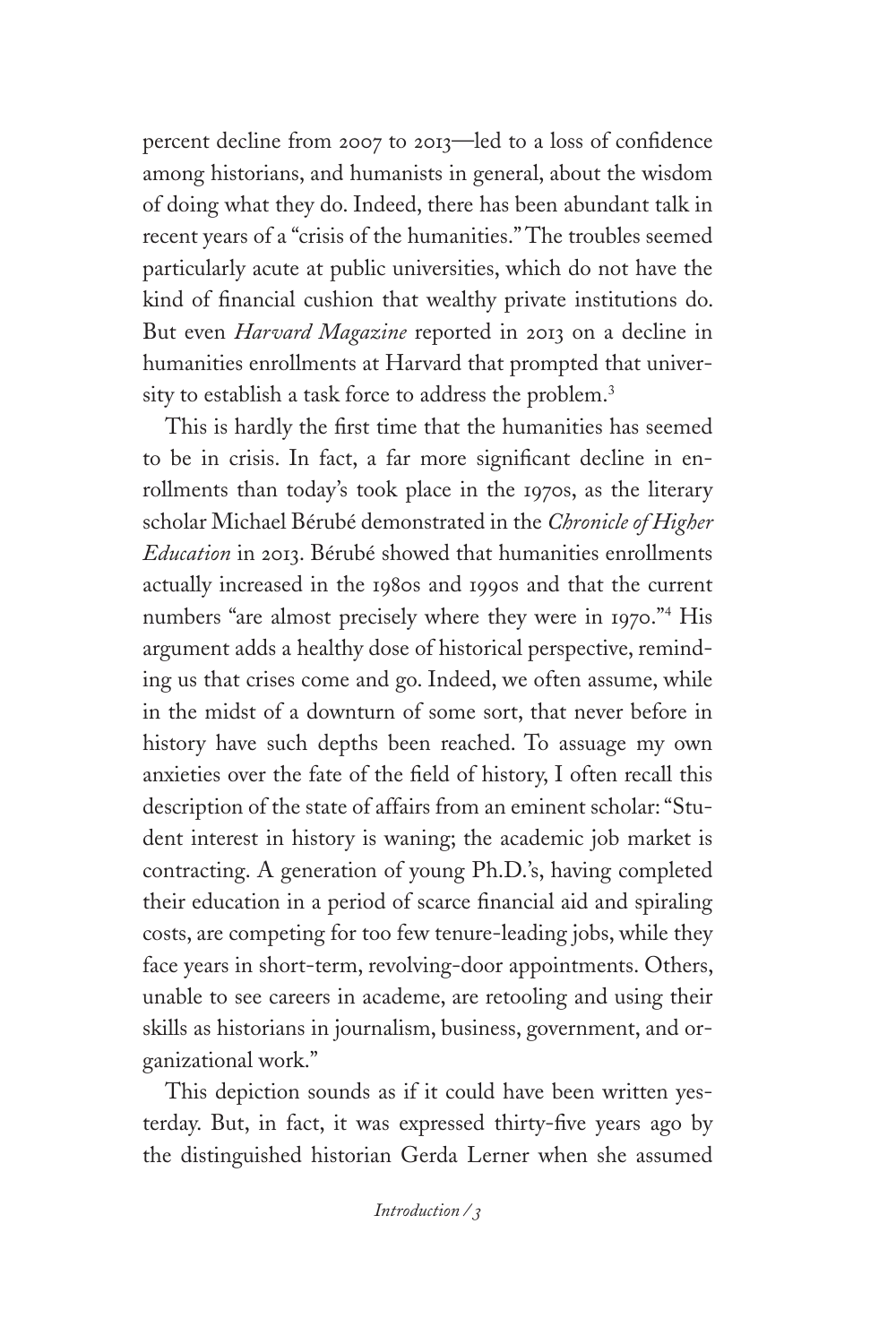the presidency of the Organization of American Historians in 1982. 5 Lerner, whom we shall encounter again in the first chapter, offered her assessment in an address called "The Necessity of History." Rather than succumb to the despair of the day, Lerner believed in the therapeutic force of history. History, she declared, "is the means whereby we assert the continuity of human life" through its capacity to shape and form memory.<sup>6</sup> In addition to offering up a notion of history's import, her words remind us that the current generation is not the first nor will it be the last to experience travails of the sort she describes.

Lerner's recollection offers a measure of consolation in ways that history frequently can and has done, as we shall have occasion to explore in Chapter 2. In fact, we already get a clearer picture of history's benefits at this juncture by observing the way it provides depth, perspective, clarity, and solace to the current moment in which we live. Knowing, for example, that the humanities have undergone repeated crises from their inception six hundred years ago in the heart of the Renaissance reassures us that we too can survive the struggles of our day, as well as our own predilection for narratives of decline.7 This kind of deeper perspective dissolves our myopia and unravels our tightly bound, short-term temporality. Through history, we can position ourselves on a broader temporal landscape with greater accuracy and familiarity, knowing what came before and apprehending what might come after us. In this most serviceable form, history serves as an indispensable bridge not only between past and present, as Marc Bloch affirmed, but between past and future.<sup>8</sup>

### The Perils and Promise of the Past

The present book is about this serviceable vision of history as it has played out in the modern age. More particularly, it is about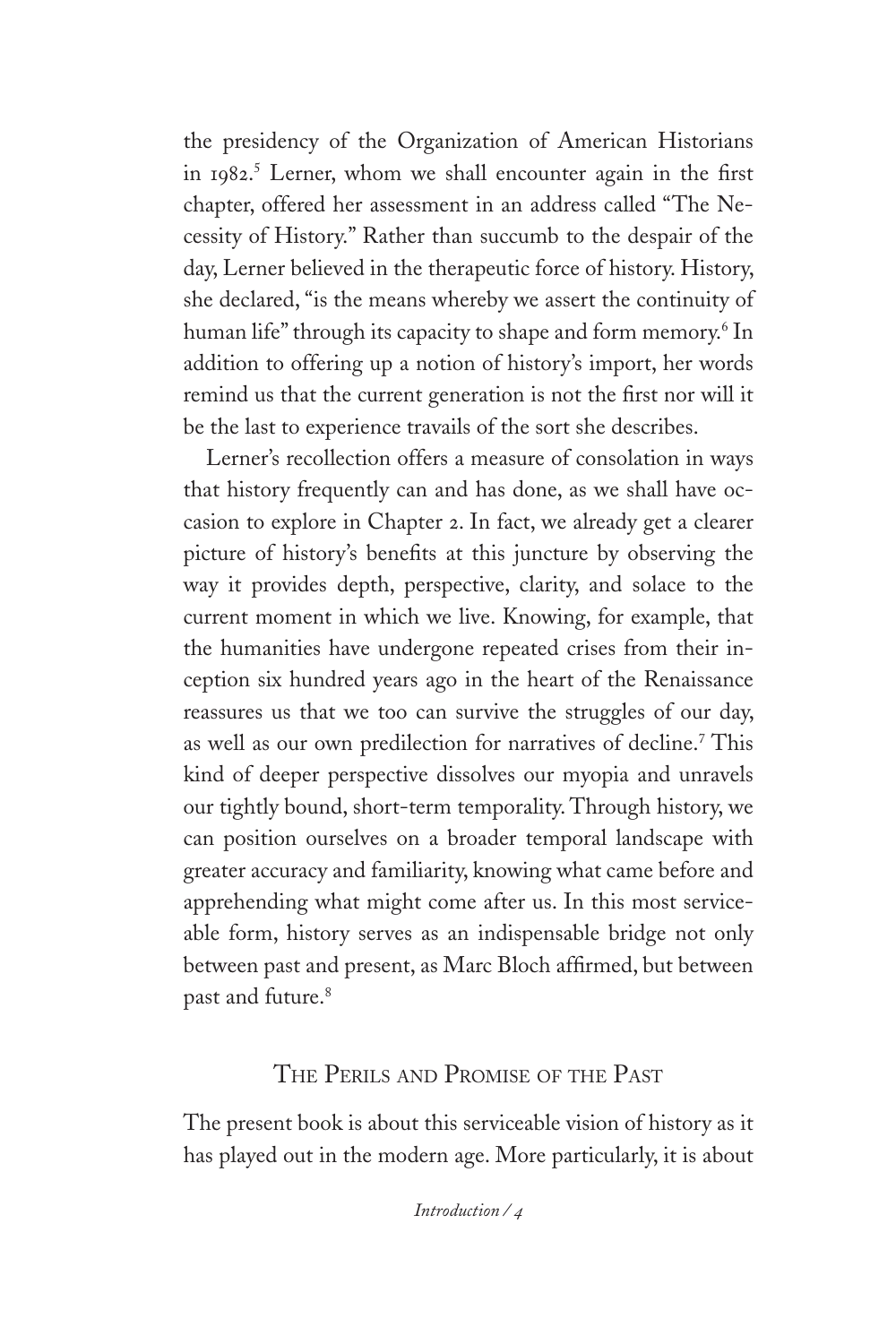the uses to which Jewish history has been put by practitioners of the discipline, most of whom, though by no means all, have been Jews. Akin to peers in other fields, modern Jewish historians have devoted themselves not solely to the task of getting the facts right; they have also sought to draw inspiration, motivation, and clear direction from the past. In doing so, they have often promoted accounts of the past that blur the boundary between history and memory, between the goal of re-creating the past accurately and the task of fortifying pillars of remembrance, which was supposed to be newly reinforced in the modern age. Invoking these terms calls to mind the legacy of Yosef Hayim Yerushalmi (1932–2009), the distinguished historian and author of the now classic *Zakhor* (1982), whose subtitle, "Jewish History and Jewish Memory," marked off opposing poles on a spectrum. Arguing against this dichotomous rendering of the relationship of history to collective memory, and thereby complicating the received understanding of Yerushalmi, I maintain that Jewish historians in the modern age have exemplified the permeability of the border between history and memory in revealing fashion. I further suggest that in the course of their work historians have not only excavated the past but set in place new foundations of memory. They have drawn from historical sources and archives to craft narratives that foster (and in some cases disrupt) the historical recollection of their intended audience. This is one of the key ways in which historians use history to serve the present.

The case of Jewish history presents a clear illustration of the serviceability—and memory-forming features—of history. And yet, these functions are not unique to that case. Today, as in earlier ages, history serves as a vital engine of memory and identity formation for a variety of religious, national, gender, and ethnic groups. Historians frequently make use of the past to advance knowledge or alter misperceptions about groups with which they identify.9 Eloquent testimony to this mission is offered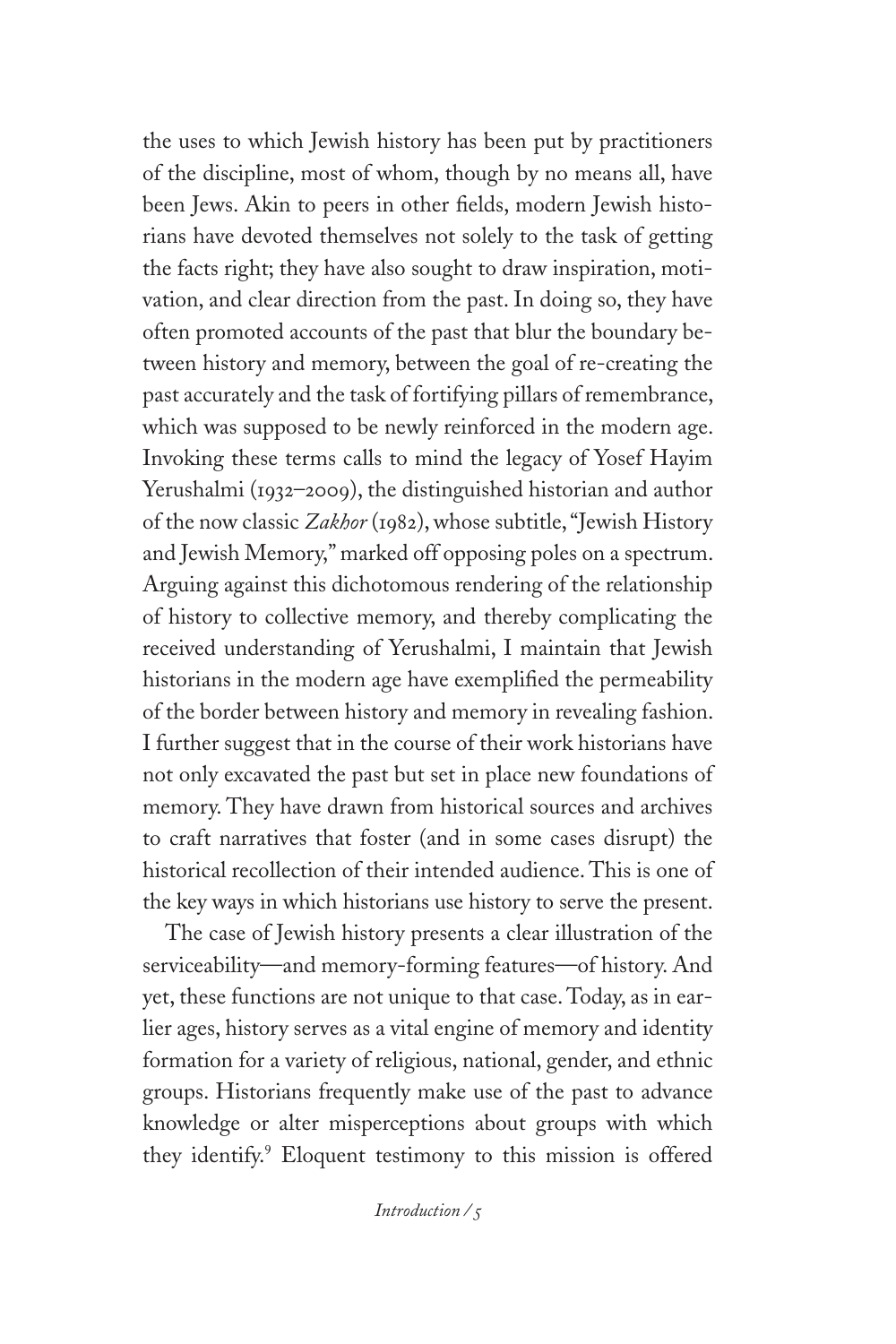by John Hope Franklin, the late scholar of African American history. Over the course of six decades, Franklin played a pioneering role in retrieving significant though neglected chapters of U.S. history in which African Americans were central actors, including in his best-known book, *From Slavery to Freedom,* which has sold over three million copies. Franklin understood the importance of disrupting the received narrative of white domination in American history and setting in place a new frame of historical memory, which led him to write not only dozens of monographs but also textbooks intended for schoolage children. His work embodied the principle that every new generation of parents aims "to rewrite and reinterpret the nation's history so that their children will be able to understand it better and thus enhance their sense of informed citizenship." He felt an urgent commitment to reinterpret the "nation's history" and expand the bounds of its historical memory as a precondition to social change. On this view, historical knowledge was an essential precondition of social change.<sup>10</sup>

In the complicated universe in which we dwell, there are always risks attending the historian's role as a forger of group memory, especially the distortion and manipulation of evidence. Perhaps the baldest example is Holocaust denial, which stubbornly clings to the claim that millions of Jews were not murdered by the Nazis. Here both ideological fervor and deliberate disregard of a massive trove of evidence seem to be at work.

But the manipulation of evidence in the name of a cause is hardly restricted to this exceptional example. From his distinctive perch, the medievalist Patrick Geary has raised alarm bells about the subservience of modern historical study to the idol of nationalism. This reliance, he writes, "has turned our understanding of the past into a toxic waste dump, filled with the poison of ethnic nationalism, and the poison has seeped deep into popular consciousness."11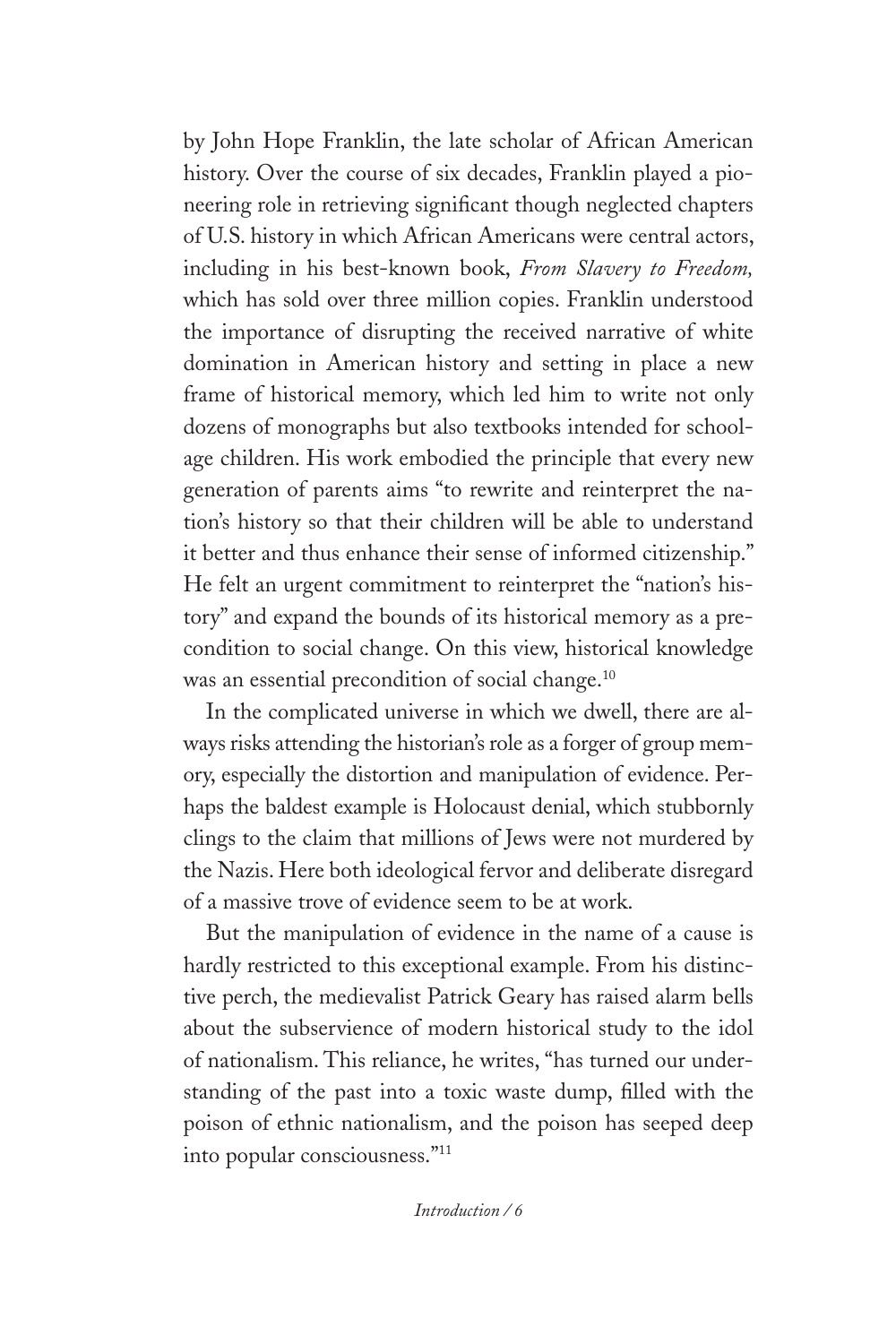Geary is joined by the eminent Canadian historian Margaret MacMillan, who sounds a similar warning in *Dangerous Games: The Uses and Abuses of History,* in which she points to the threat of distorting or falsifying history even in the name of a noble ideal. She calls attention to the tendency of ideological partisans to cull evidence selectively to prove "the existence of the nation through time."12 Trenchant critiques such as these cannot be dismissed lightly. They serve as cautionary notes against the misuse, intentional or not, of the historical medium in framing memory. But they also leave us with an unanswered and perhaps unanswerable question: Where exactly do we draw the line between a surfeit of ideological commitment and acceptable, even unavoidable, political dispositions that no sophisticated practitioner or consumer of history can deny? For example, should we exclude from serious consideration the work of the English historians E. P. Thompson, C. L. R. James, and Eric Hobsbawm because of their unabashed Marxist perspective? These examples suffice to demonstrate that even scholars with deep and visible ideological commitments are capable of illuminating and pathbreaking work.

A second challenge to the utility of history is the fear that historical research is teaching us more and more about less and less. Whereas the concern about ideological distortion relates to the perceived failure of historical scholarship to be objective, the concern about the piling up of historical data goes beyond questions of historical method to the very raison d'être of history. One of the sharpest exponents of this latter issue was Friedrich Nietzsche, whose short essay of 1873–1874, "Vom Nutzen und Nachteil der Historie für das Leben" (On the Advantage and Disadvantage—or Use and Abuse—of History for Life), inspired the subtitle of this book.13 Nietzsche's essay was written in the wake of an outbreak of chauvinist fervor in Europe that followed the unification of Germany in 1871 and the crushing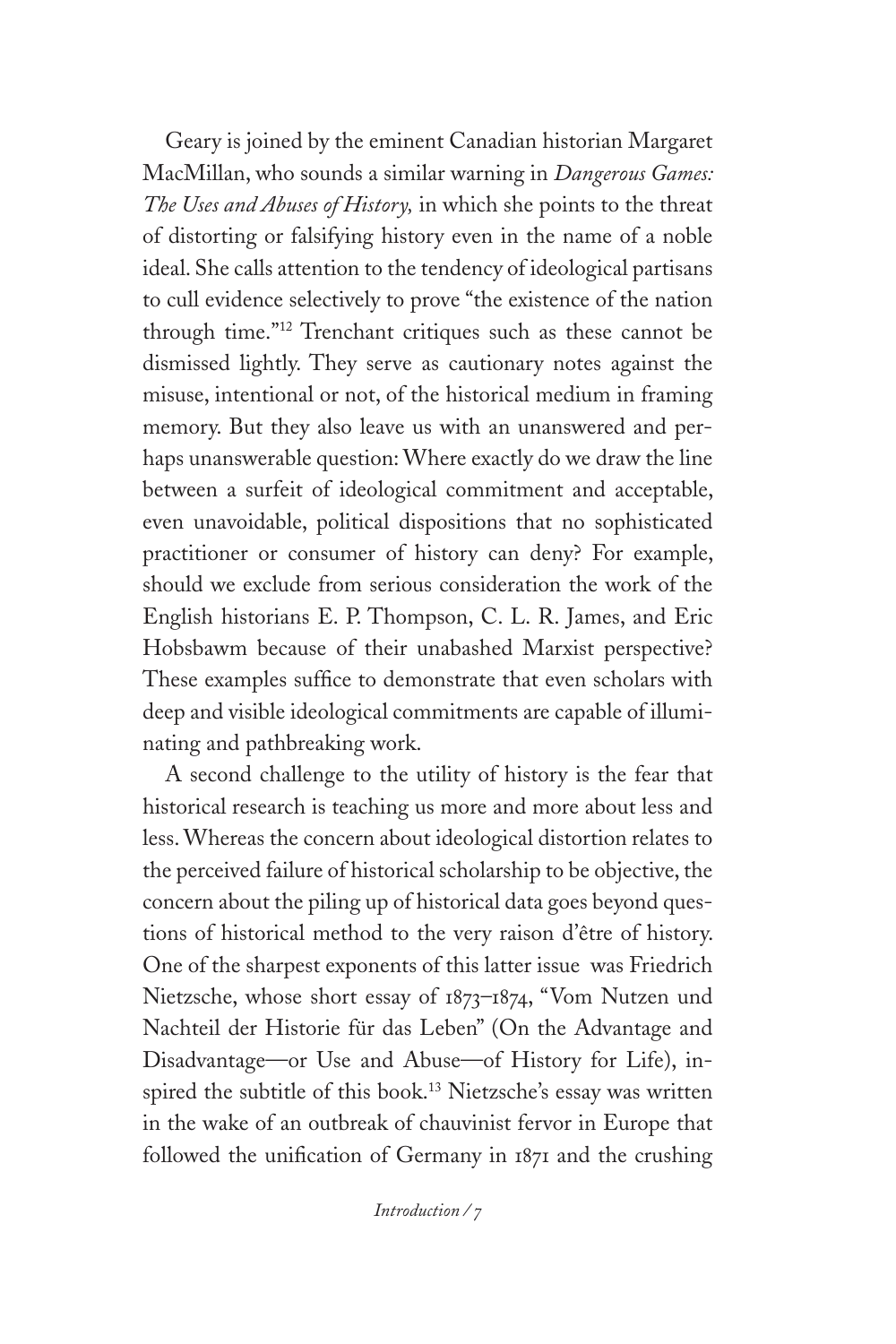economic crisis that came shortly thereafter in 1873. In this grim moment, in which his doubts about the forward march of history grew, Nietzsche diagnosed "a malignant historical fever" whose chief symptom was a deluge of historical data that dissolved the holism and integrity of past actors, texts, and events from the past—and thus prevented us from deriving any inspiration from them. The consequences, Nietzsche warned, were dire: "For with a certain excess of history, life crumbles and degenerates, and finally, because of this degeneration, history itself degenerates as well."14

Nietzsche's dark admonitions about the excesses of history did not lead him to surrender all hope for history. He catalogued and distinguished among three modes of historical writing: monumental, antiquarian, and critical. Assessing the strengths and weaknesses of each led him to contemplate the prospect of a productive historical enterprise. History *could* serve a valuable educational function, he thought, but only if it operated "in the service of a powerful new life-giving influence."<sup>15</sup> By contrast, if history were pursued for its own sake or only in the name of the false idol of objectivity, it would fail its mission.16 At times, Nietzsche advocated the path not of remembering but of forgetting the past.

Nietzsche's reflections served as backdrop and inspiration to Yosef Yerushalmi, who also evinced skepticism over the utility of history a century later. Writing in *Zakhor,* Yerushalmi offered this assessment: "The modern effort to reconstruct the Jewish past begins at a time that witnesses a sharp break in the continuity of Jewish living and hence also an ever-growing decay of Jewish group memory. In this sense, if for no other, history becomes what it had never been before—the faith of fallen Jews." Echoing Nietzsche's critique of history for history's sake, Yerushalmi insisted that history "can never substitute for Jewish memory." At best, it might provide a measure of succor or stim-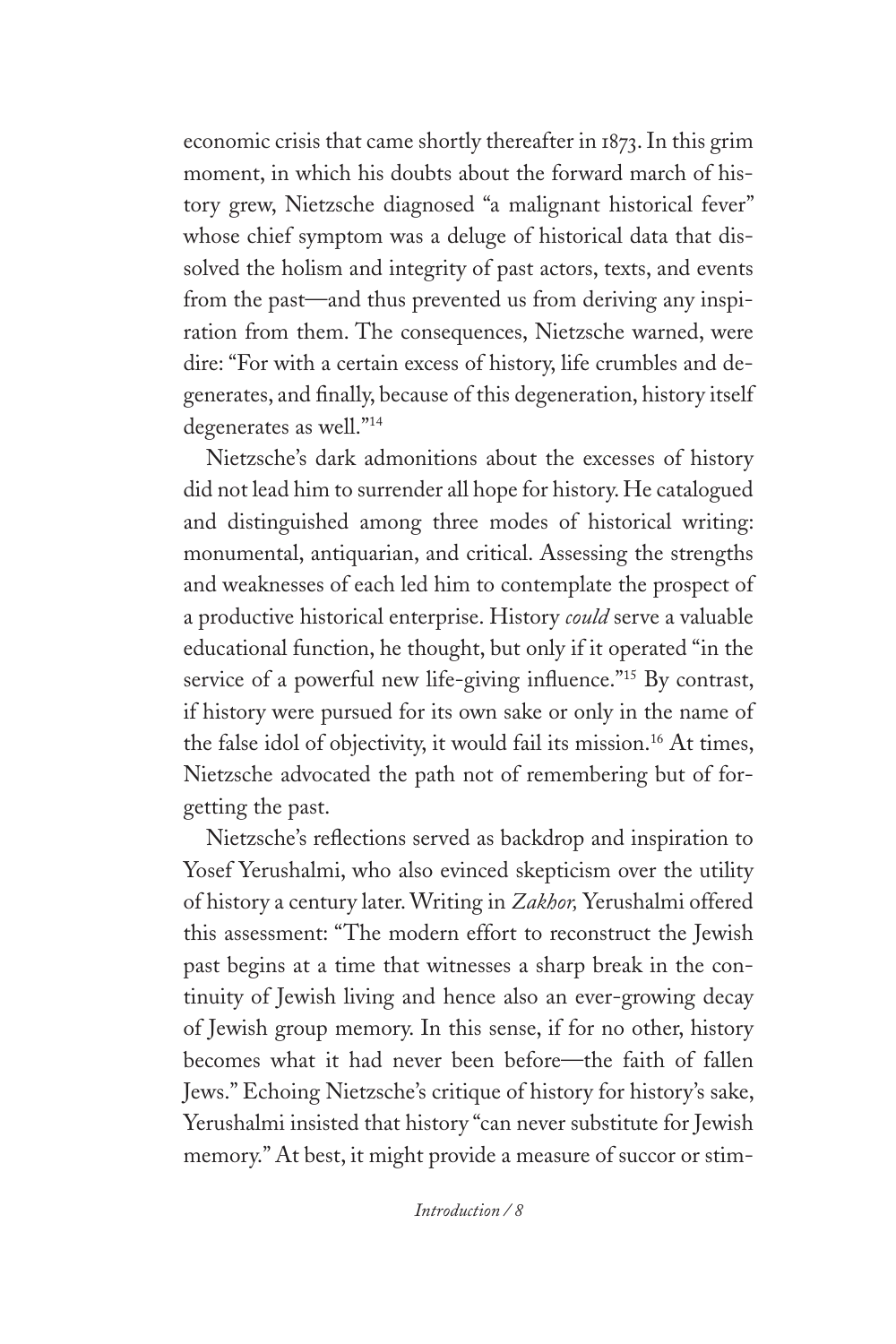ulation to those who had experienced the rupture of modernity. The historian, he continued in Nietzschean terms, is not capable of healing the "malady" that results from "the unraveling of that common network of belief and praxis" that undergirds collective memory."17 Yerushalmi contrasted the modern Jew, who in his opinion suffers from this malady, with the ancient Israelites, who squeezed out of the past a significance that went well beyond the moment. They were "the fathers of meaning in history,"18 whereas their modern-day heirs swam aimlessly in an ocean of historical details, unable to assign greater or lesser value to any of them. In describing this condition, Yerushalmi recalled Jorge Luis Borges's fictional character Funes the Memorious, who suffers a strange but characteristically modern fate when, after a fall from a horse, he loses the capacity to forget anything.<sup>19</sup> "The shadow of Funes the Memorious," Yerushalmi intoned, "hovers over all of us." The accumulation of historical detail filled Funes's head with "memories" but prevented him from forging a lucid memory upon which to form a coherent sense of the past.<sup>20</sup>

In offering his somewhat dolorous assessment of the state of modern scholarship, Yerushalmi launched a robust discourse about history and memory in the field of Jewish studies and beyond that has lasted to this day.21 I should add that his words have had particular weight for me, since Yerushalmi was my teacher and mentor at Columbia University. Indeed, it was he who introduced me to the unique challenges and pleasures of studying Jewish history, as he did for so many others.

And yet, I have always sensed that the contrast he posed between history and memory in *Zakhor* was overdrawn.<sup>22</sup> Modern historians are neither completely sequestered in the archive nor altogether detached from the task of memory formation by the rupture of modernity. Indeed, the relationship between history and memory for them is reciprocal. They deploy their profes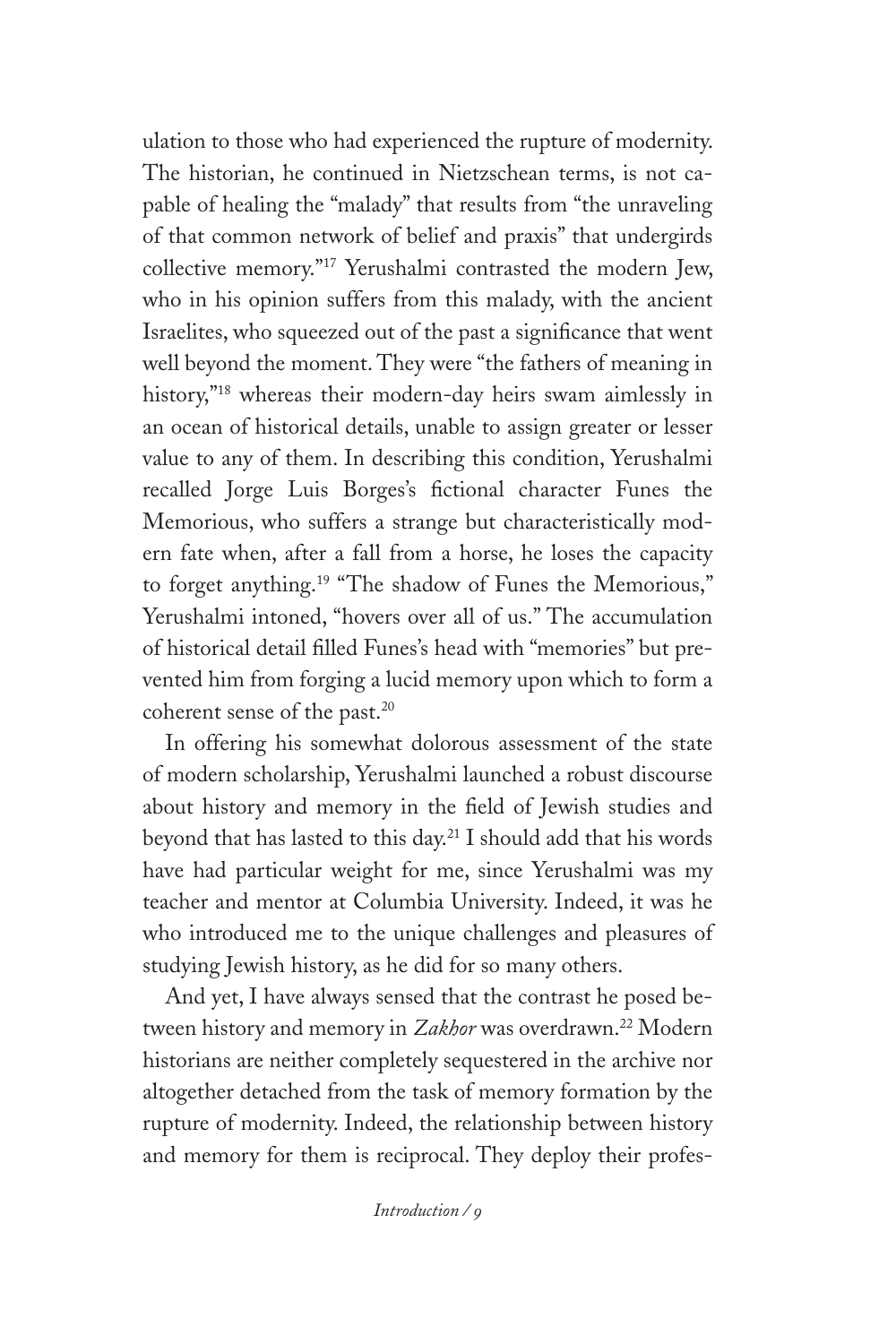sional tools to craft a picture of the past, which can serve—and may well be intended for—those who did not undergo the historical events themselves, but who feel a strong sense of identification with the experiences of their forebears. The resulting picture of the past contributes to forming our memory of the past, which becomes collective when multiple members of a given group are drawn to it. And yet, just as memory is, in this sense, the product, at least in part, of the historian's labors, so too it is a prod to those labors. The nineteenth-century theorist of history Wilhelm Dilthey reminded us that history comes about "thanks to the configuration of its course in memory, which does not reproduce singularity, but reconfigures cohesion itself in its stages."23 Memory, as a cohesive picture of the past, can be and often has been a platform from which historians commence their inquiry into the past.

When I gave voice to a version of this claim about a reciprocal relationship some fifteen years ago, Yerushalmi sharply and unequivocally disagreed, insisting that modern historians' "reconstructions and interpretations of the Jewish past are most often in open conflict with those preserved in what remains of Jewish collective memory." He expressed strong agreement with the view of his friend, the renowned French scholar Pierre Nora, who declared in the introduction to *Les Lieux de mémoire* that "memory is always suspect in the eyes of history, whose true mission is to demolish it, to repress."24

In affirming this divide, Yerushalmi clarified that he was focused on the collective memory associated with traditional Jewish religion and not on "such modern and relatively recent constructs of collective memory as those of Zionism, the Holocaust, or the State of Israel." He further acknowledged that there were tensions between these repositories of memory and "critical historiography."25 On this point, I am in complete agreement; those kinds of modern memory "constructs," to which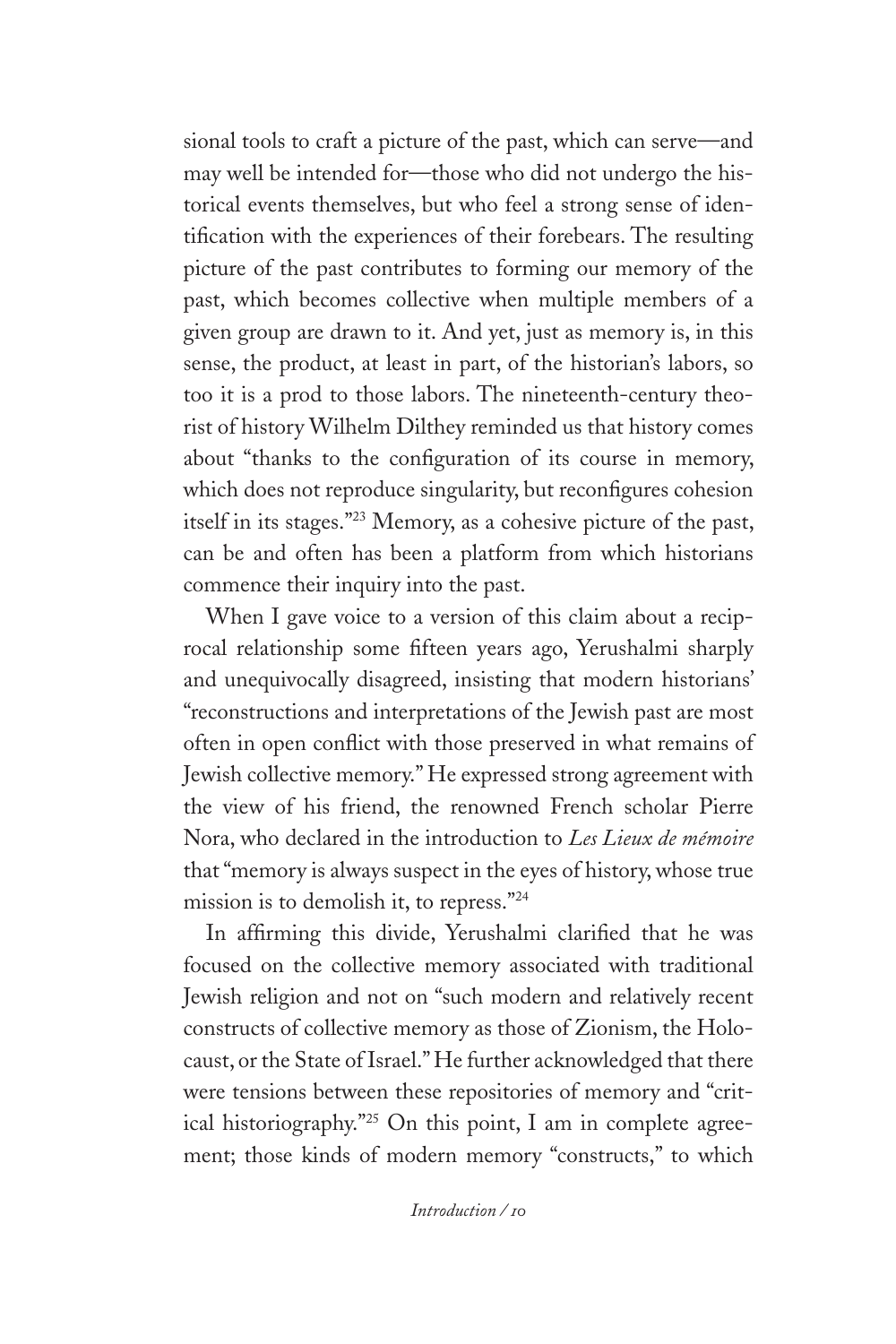historians have undeniably contributed, have been the focus of my attention, both in our exchange and elsewhere.<sup>26</sup> The question remains, however, whether the "traditional" modes of Jewish memory that Yerushalmi sought to differentiate and consign to the past can be so clearly distinguished from the historical memories forged out of movements fueled by modern Jewish national or religious ideologies.

The competing idea that there is an affinity rather than a chasm between history and memory was put forward forcefully in 1989 by Amos Funkenstein, who was one of the few contemporaries in the field who equaled Yerushalmi in erudition and eminence. Responding to *Zakhor* in the newly established journal *History and Memory,* Funkenstein proposed the category of "historical consciousness" as a mediating agent between the poles of history and memory. In contrast to Yerushalmi's depiction of the historian as one who catered to the "faith of fallen Jews," Funkenstein described the historian as a "priest of culture" who tended to the "secular liturgical memory" of the nation-state.<sup>27</sup> He thus offered a very different image of the modern historian from the one Yerushalmi did in *Zakhor,* which went along with his less antagonistic vision of the relationship between history and memory.

But while these two images of the historian differ sharply in both tenor and content, Yerushalmi and Funkenstein may not be entirely irreconcilable. As a number of commentators have already noted, a close examination of key texts in Yerushalmi's oeuvre, including but not restricted to *Zakhor,* yields traces of an alternative view of the function of the historian, one that comes closer to Funkenstein's "priest of culture" than to the image of a scholarly priest ministering to faithless "fallen Jews."28 Sadly, Yerushalmi is no longer alive to address, affirm, or refute this claim; he passed away in 2009 at the age of seventy-seven. And it is perhaps unfair to project upon him like a ventriloquist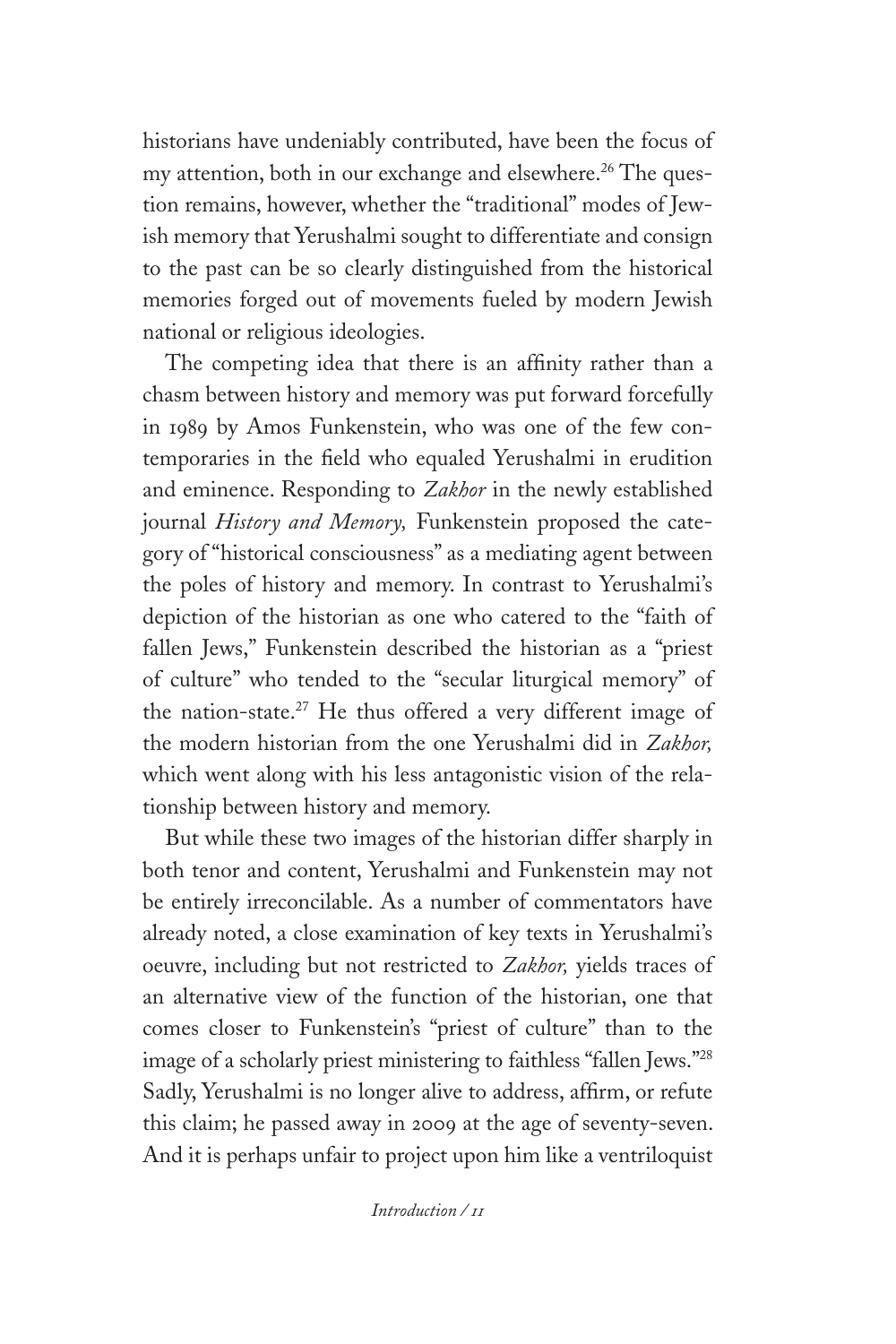a view that he did not clearly articulate. But in the spirit of his own "Monologue with Freud" in *Freud's Moses,*29 I would like to propose—cognizant of his probable dissent—that Yerushalmi offered up multiple profiles of the modern historian, not simply the one made familiar by *Zakhor.* More than a decade before he published that slender masterwork, in 1970, he devoted a commencement address at Hebrew College in Brookline, Massachusetts, to a reflection on his vocation titled "A Jewish Historian in the 'Age of Aquarius.'" The thirty-eight-year-old Yerushalmi began his speech with a gloss on lyrics from the popular rock musical *Hair,* drawing on its iconic declaration of "the dawning of the Age of Aquarius."30 He described this "Aquarian" proclamation as reflective of a recurrent apocalyptic sensibility in Jewish and Christian thought: a desire to wipe clean the slate of history. The slogan that captured this sensibility against which Yerushalmi cautioned was: "Down with the past for the sake of the future." Countering the then popular countercultural youth mantra, Yerushalmi asserted that historical amnesia was "not a goal but a disorder." Historians, he added, have an important role to play in healing that disorder. It is they who must ward off the nihilism of Aquarianism by preserving the past; indeed, their first professional obligation is to remember, as in the Hebrew verb *zakhor.* Moreover, it is they, he noted in evocation of the German-American philosopher Eugen Rosenstock-Huessy, who must become "physicians of memory," acting "under a moral pressure to restore a nation's memory, or that of mankind."31 In this version, the historian is more a traverser of the boundaries of history and memory than a guard standing at a fixed border between them.

Twelve years later, Yerushalmi repeated this quotation from Rosenstock-Huessy in *Zakhor.* But now he cast doubt on the image he had presented to his 1970 audience, arguing that the historian is "at best a pathologist, hardly a physician," more ca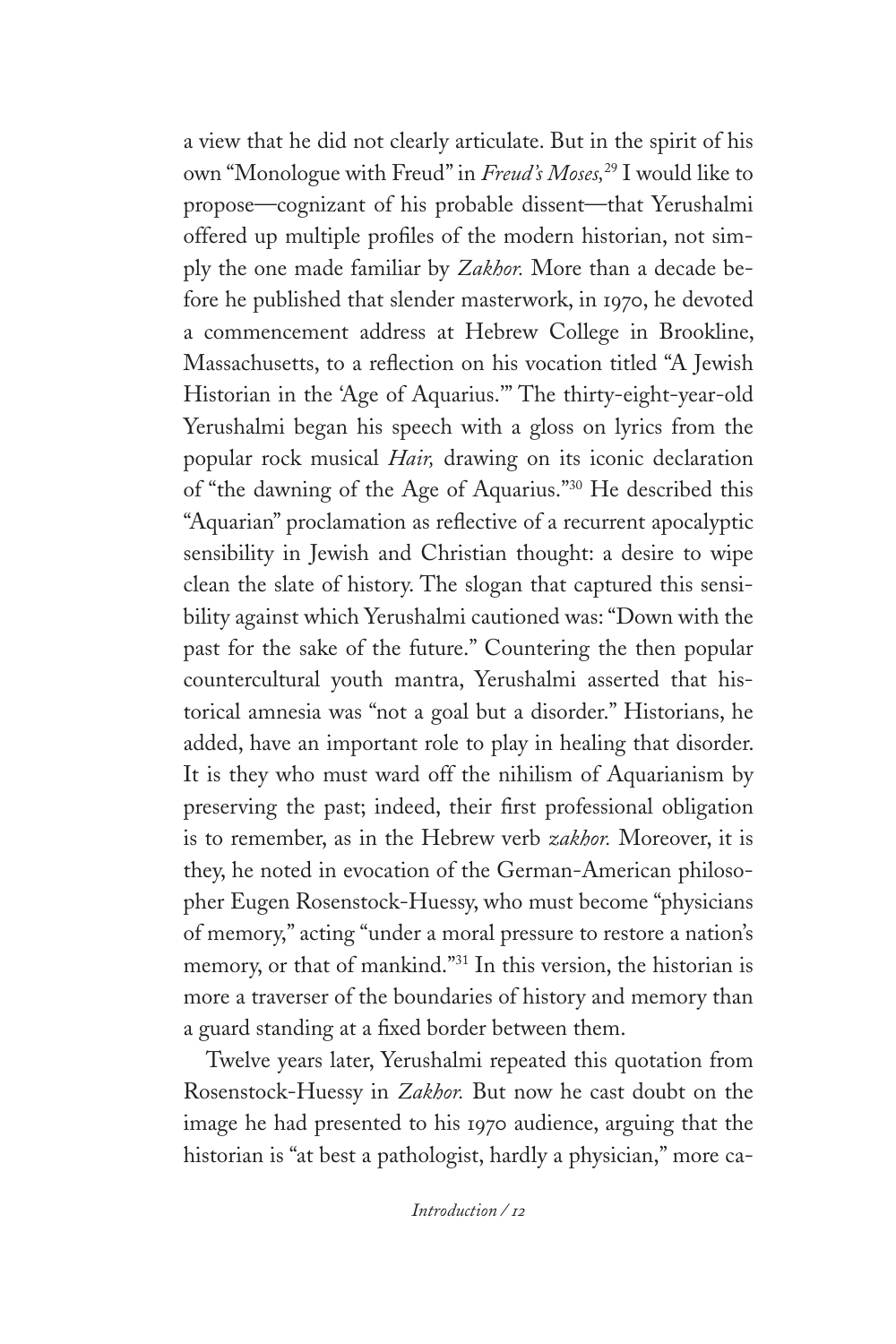pable of an autopsy than a cure from the past. Our story might plausibly end there, signaling Yerushalmi's mature realization of the limits of history's healing powers. But there is another curious and perhaps countervailing piece of evidence regarding the task of the historian: Yerushalmi's 1993 *Freud's Moses: Judaism Terminable and Interminable,* based on the 1989 Franz Rosenzweig Lectures at Yale University, which was briefly mentioned above.

Confronting the rupture of modernity, Yerushalmi's Freud seeks to move beyond an unbridgeable chasm between history and memory. Yerushalmi attempts to demonstrate this through a detailed reading of Freud's last book, *Moses and Monotheism* (1939). Yerushalmi relates that he was drawn to write *Freud's Moses* as a result of his "profound interest in the various modalities of modern Jewish historicism, of that quest for the meaning of Judaism and Jewish identity through an unprecedented reexamination of the Jewish past which is itself the consequence of a radical break with that past, a phenomenon of which Freud's book is at once an exemplary and idiosyncratic instance."32 Yerushalmi's inquiry led him to a different summation of Freud's relationship to Judaism from that which previous readers of *Moses and Monotheism* had proposed. Rather than deny the Jews one of their grandest achievements, the development of monotheism, *Moses and Monotheism* revealed Freud's recognition of the Jews' uncommon capacity for survival. In particular, Yerushalmi identified Freud's "psycho-Lamarckism"—his tendency to recognize the ability of Jews to adapt to external circumstances and transmit their evolving sense of collective memory "phylogenetically through the unconscious." Yerushalmi argued that Freud's mission in *Moses and Monotheism* was to expose this lineage, especially its latest irony-bound incarnation, with which he deeply identified: the "fiercely 'godless Jew' who emerges and persists out of what seems to be a final and irreparable rupture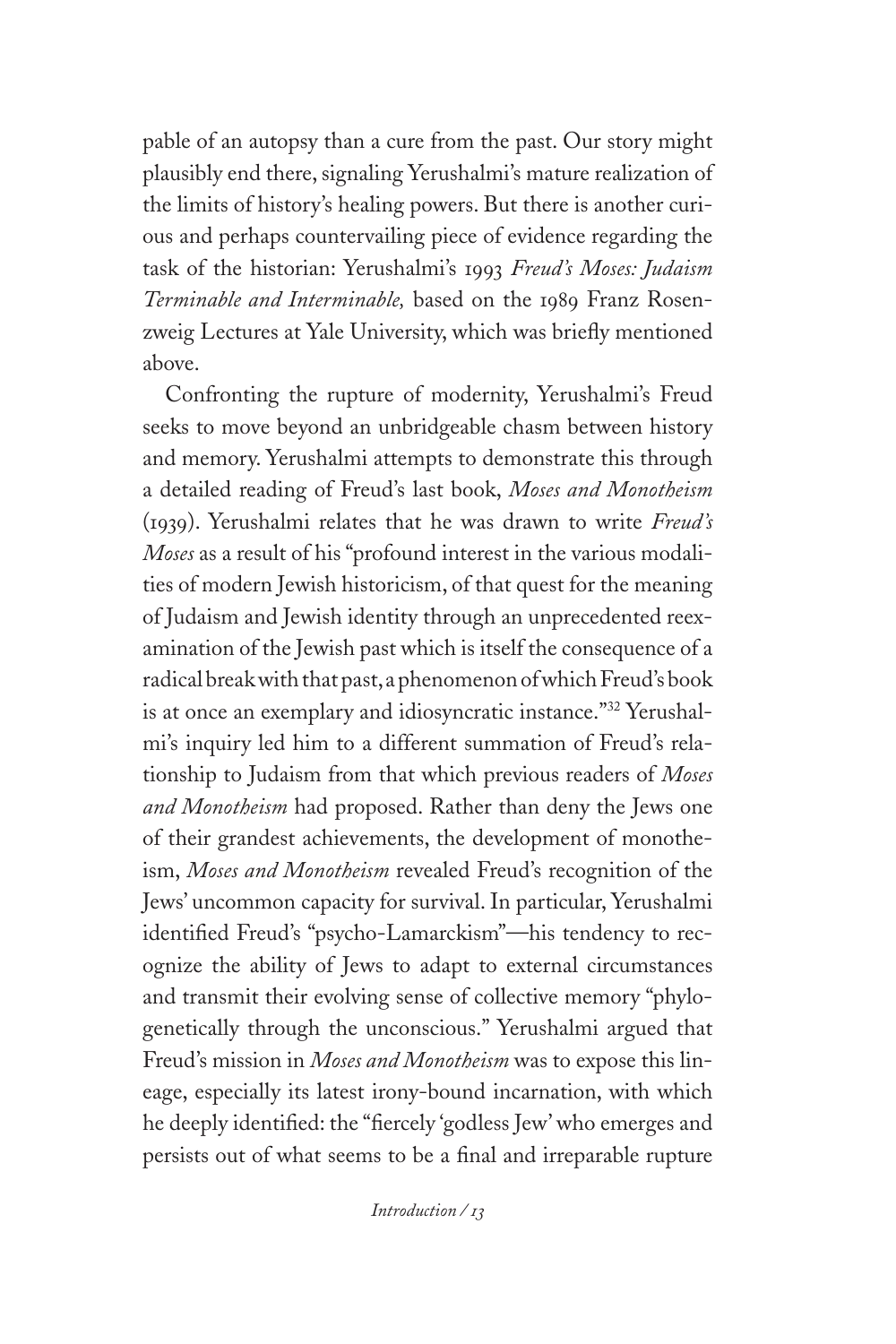in the tradition."33 The ultimate outcome of Freud's historical labor, which Yerushalmi regarded as an inextricable part of his psychoanalytic project, was the excavation of a unique Jewish type, the Psychological Jew, who somehow persisted as a Jew, albeit "without tradition in any traditional sense."

In crafting this profile, Freud the historian was neither celebrating nor papering over the rupture of the present age. He was both chronicling and living the consequences of it, for indeed it was his personal condition as well. In the "Monologue with Freud" with which he concluded the book, Yerushalmi directly addressed Freud, assuring him (and perhaps himself) that "hardly you alone" dwell in that state.34 Modern Jews at large were caught in the breach, latter-day heirs of the early modern Marranos, the crypto-Jews who lived outwardly Catholic and inwardly Jewish lives, who interested Yerushalmi throughout his career.<sup>35</sup> So too, he suggested, the modern Jewish chronicler was caught in the breach, but with the added responsibility of explaining this very predicament. In a bold act of self-identification, Yerushalmi recast Freud as a fellow traveler seeking to chart—and to stay afloat in—the swirling byways of Jewish history.

In similar terms, Yerushalmi later recalled with reverence his predecessor in Spanish Jewish history, the German-born Yitzhak (Fritz) Baer, who was the first Jewish historian hired by the new Hebrew University in Jerusalem in 1930. Yerushalmi's introduction to the French edition of Baer's *Galut* in 2000 focused not only on Baer's wide-ranging erudition in Jewish history and the characterization of the German original as a "tour de force" of concision at one hundred pages, but also, and more pointedly, on the fact that it was, like Bloch's, "an extreme book written *in extremis.*" Published in 1936, *Galut* summarized, in sweeping and selective fashion, the long history of Jewish thinking about exile. The thinly veiled message of the slim volume in that fateful period, Yerushalmi discerned, was that Ger-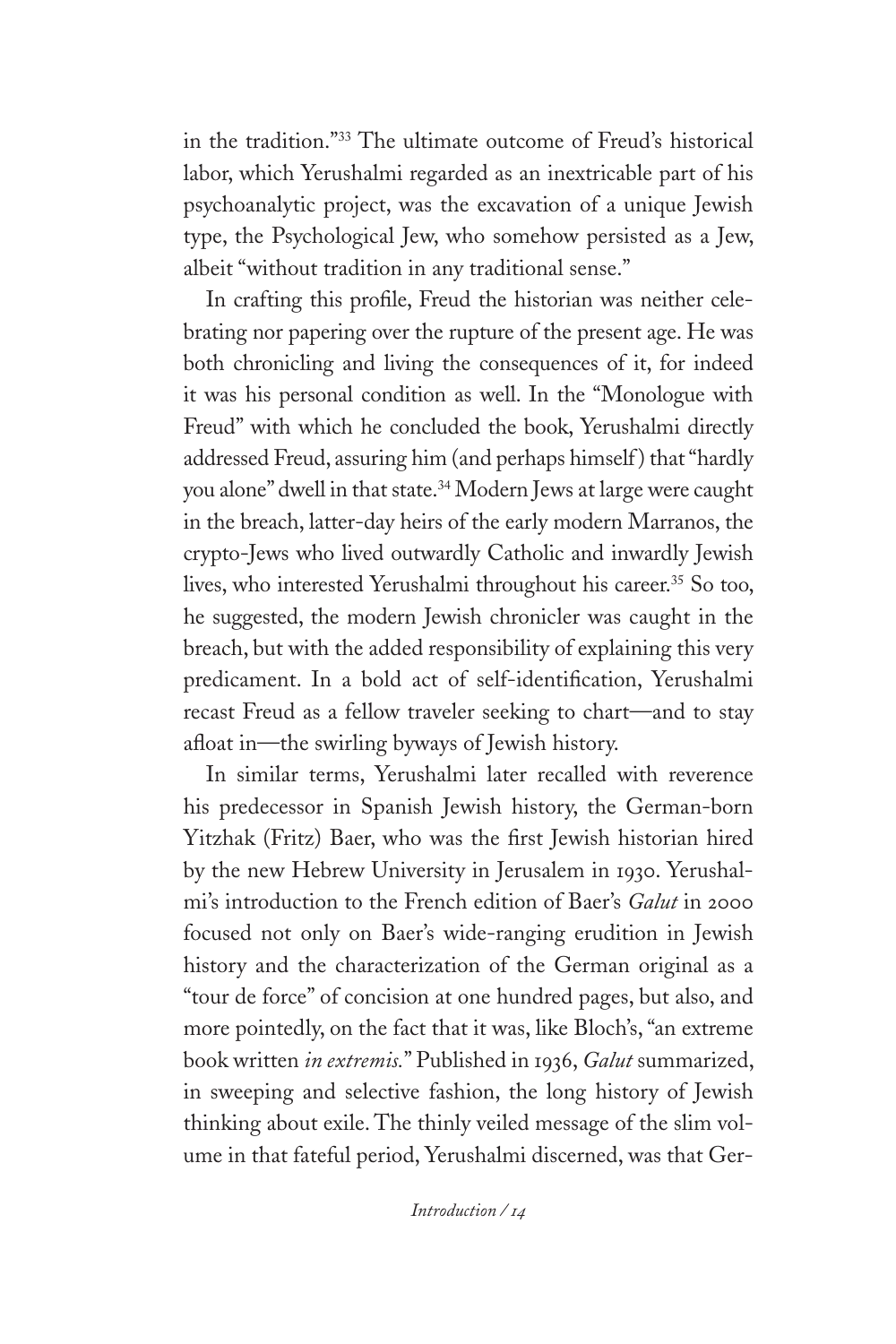man Jews "must make every effort to leave the Galut and make their way to the Land of Israel."36

Yerushalmi emphasized that his main aim was not to defend Baer but rather to understand him with "humility and a certain respect."37 Indeed, while he did not share Baer's impulse to negate the Diaspora, he did evince considerable sympathy for "a book not merely by a historian of the Jews, but by a very Jewish historian, existentially implicated in his subject, writing from within Jewish history and addressing his own people in its hour of crisis." He knew well the trying circumstances in which Baer was writing (though they were not yet as dire as those in which Bloch set down his reflections on the historian's craft). Does it strain credulity to suggest that Yerushalmi felt an affinity with Baer, apart from their shared vocation as scholars of Spanish Jewish history? Might he have subconsciously modeled his *Zakhor* on *Galut,* both compact volumes covering vast swaths of history defined by their powerful single Hebrew word titles? Might Baer's volume, and the entire Schocken Bücherei series from which it was drawn, have represented a kind of existentially engaged scholarship that intrigued and inspired Yerushalmi, who was writing in a very different time, though one that induced in him a melancholic sense of loss?38

My desire to revisit and complicate Yerushalmi's views stems from more than the autobiographical fact that he was my chief intellectual interlocutor with whom I remain in constant imaginary dialogue. A critical engagement with his views can help us develop a more textured sense of the function of the modern Jewish historian and the broader question of the relationship between history and memory in the modern age. Over the course of Yerushalmi's career, he proposed a variety of models: the Physician of Memory in "The Age of Aquarius," the Fallen Jew of *Zakhor,* the Psychological Jew of *Freud's Moses,* and the "very Jewish historian" writing in extremis in the Baer review.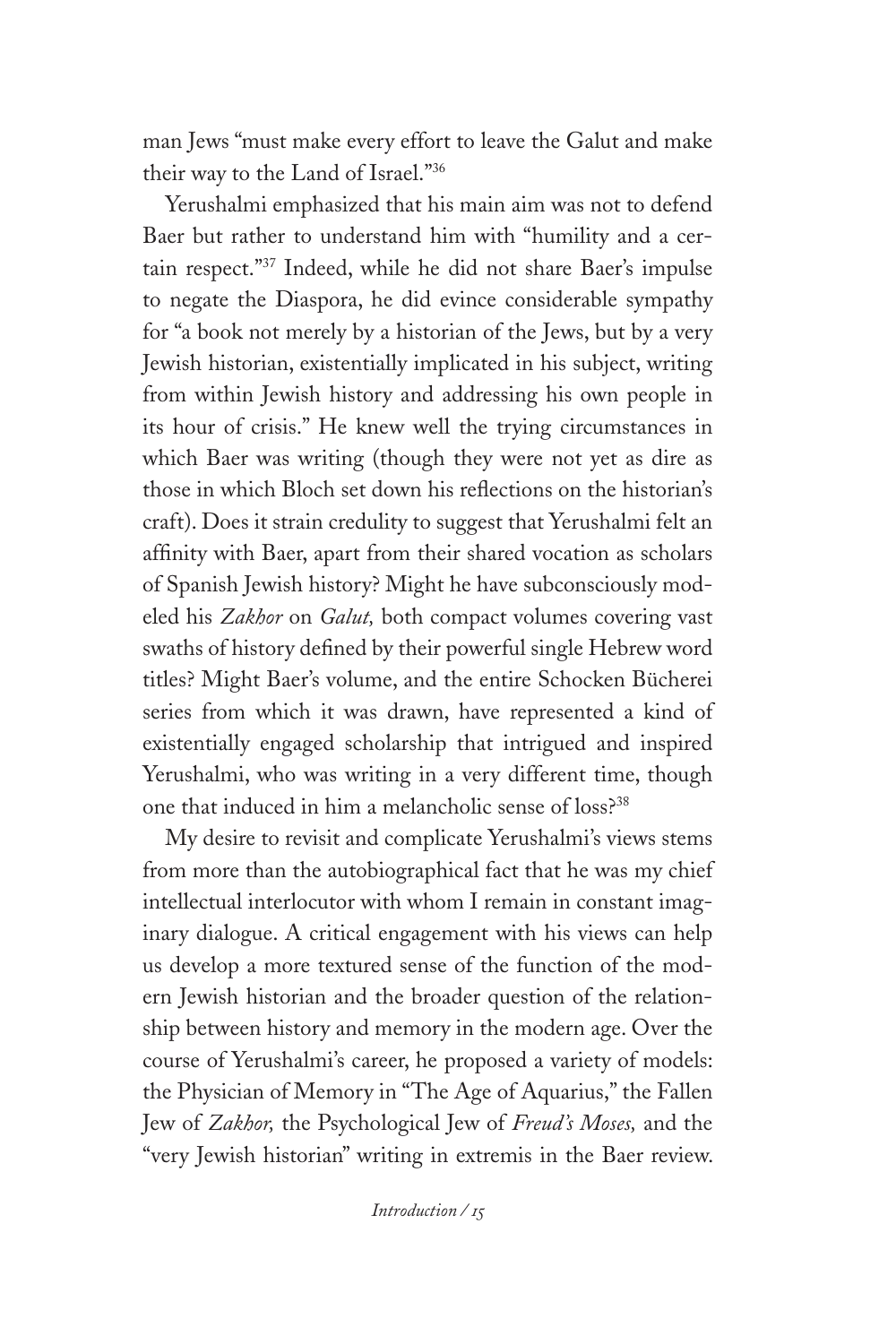Each of these personae stood at a distinctive station along a spectrum bounded by the poles of critical history and collective memory. A composite of these types adds up to a profile of the modern Jewish historian as a figure who aspires to bridge the gap between history and memory, mindful of the Sisyphean nature of the task, but not altogether succumbing to despair over it.

This figure is clearly related to, yet distinct from, the melancholic historian of *Zakhor.* That latter figure attested to the profound, and perhaps unbridgeable, rift between history and memory. Indeed, it is not just in *Zakhor* that we see such a stance but in the work of many historians, including Yerushalmi's contemporary (and scholarly foil in matters Freudian) Peter Gay. Gay warned in particularly acute terms against a sort of "lazy and fuzzy thinking" that might lead us to conflate storytelling and critical study of the past. He sharpened the point by observing that "it was not Moses who was the first historian, but Herodotus."39

Against this view, in this book I argue that there is ample ground between Moses and Herodotus, between the poles of prophetic storytelling and critical history, as well as between memory and history. Both the earlier and the later Yerushalmi in contrast to the author of the middle-period *Zakhor*—intuited this, at least as I read him. But even if I am reading him against the grain of his own understanding, , the broader point remains. And it is one which deeply resonates with me. It draws from the insight of the Holocaust historian Saul Friedlander, another of Yerushalmi's intellectual peers, that "an opposition [between history and memory] is far from clear-cut." Friedlander's pioneering work, noteworthy for its simultaneous empirical command and theoretical sophistication, has demonstrated how this opposition can be narrowed when the accumulated results of historical inquiry inform "the prevailing historical consciousness of a group." He points to a middle space between the poles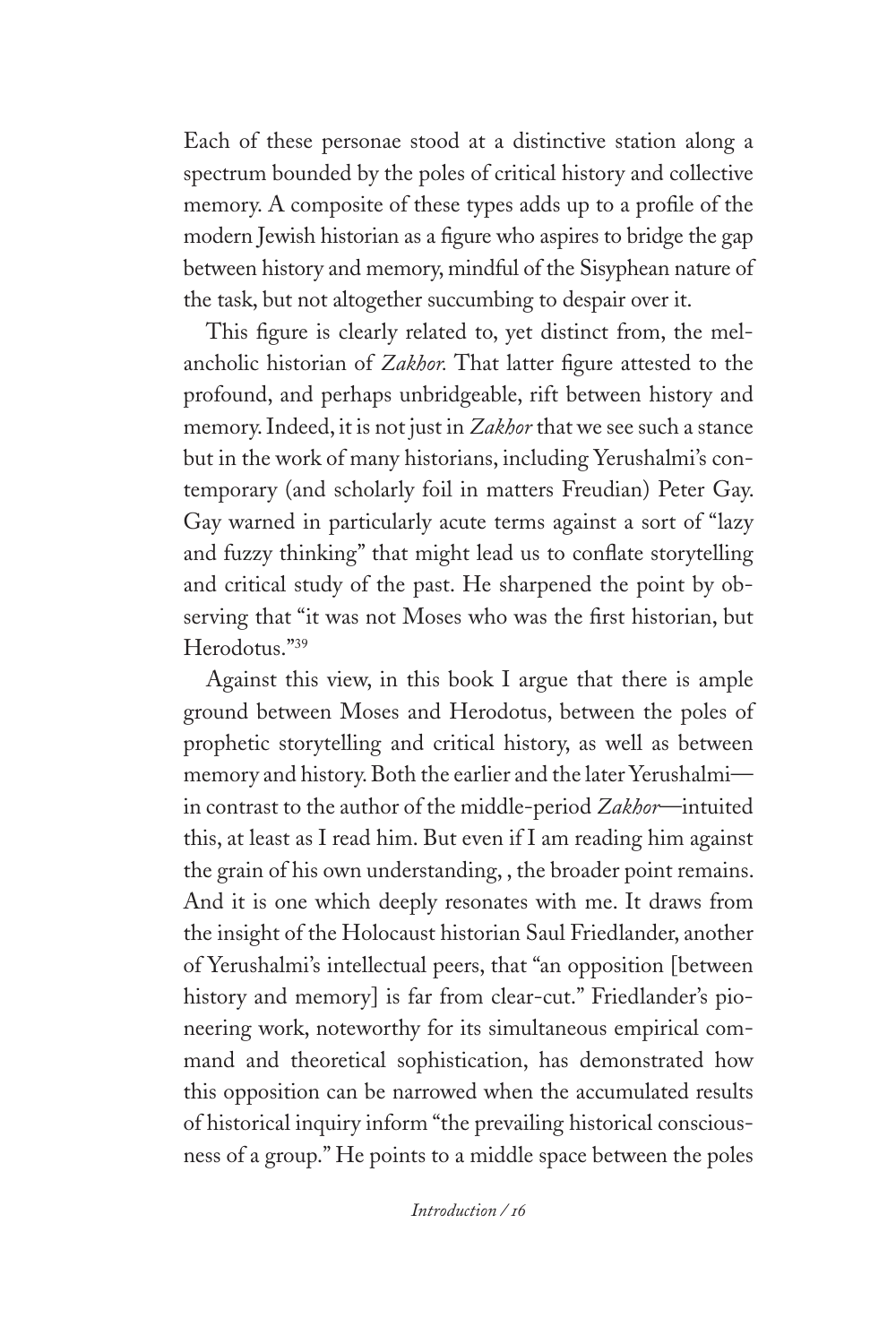of history and memory in which historians tend to operate, navigating between the quest to describe the past as it was and the impulse to articulate and promote a vision of the past that echoes beyond the archive.<sup>40</sup>

Following in this path, I attempt to examine here the middle space occupied by modern Jewish historians as they mediate between the poles of history and memory. I believe that this middle space not only merits attention; it should be recognized as fertile ground on which to construct a vision of the utility of history—not as a begrudging concession to an inescapable subjectivity but as a realization of its power and efficacy to serve society in multiple ways.<sup>41</sup> Indeed, it is in this middle space that I dwell as a historian.

### A Roadmap: Between History and Memory

This book comes in the midst of or perhaps at the end of a robust discussion over the relationship between history and memory that has taken place over the past few decades.<sup>42</sup> Many intellectual sources inspired this discourse, including representatives of the French *Annales* School (Fernand Braudel, Pierre Nora, Mona Ozouf, and François Furet), German cultural memory studies (Aleida Assmann and Jan Assmann), and Holocaustrelated research (Friedlander, Lawrence Langer, Dominick La-Capra, and James Young). An important early inspiration was the French sociologist Maurice Halbwachs, who analyzed in *La Mémoire collective* (1950) the social frameworks that enable and contain a group's memory. Yosef Yerushalmi himself drew from Halbwachs at the outset of *Zakhor,* in which he identified ritual, liturgy, and commemorative acts as part of the rich fabric of group memory.43 The fourth chapter, however, marked a shift in focus from collective memory to the function and intentions of the modern historian.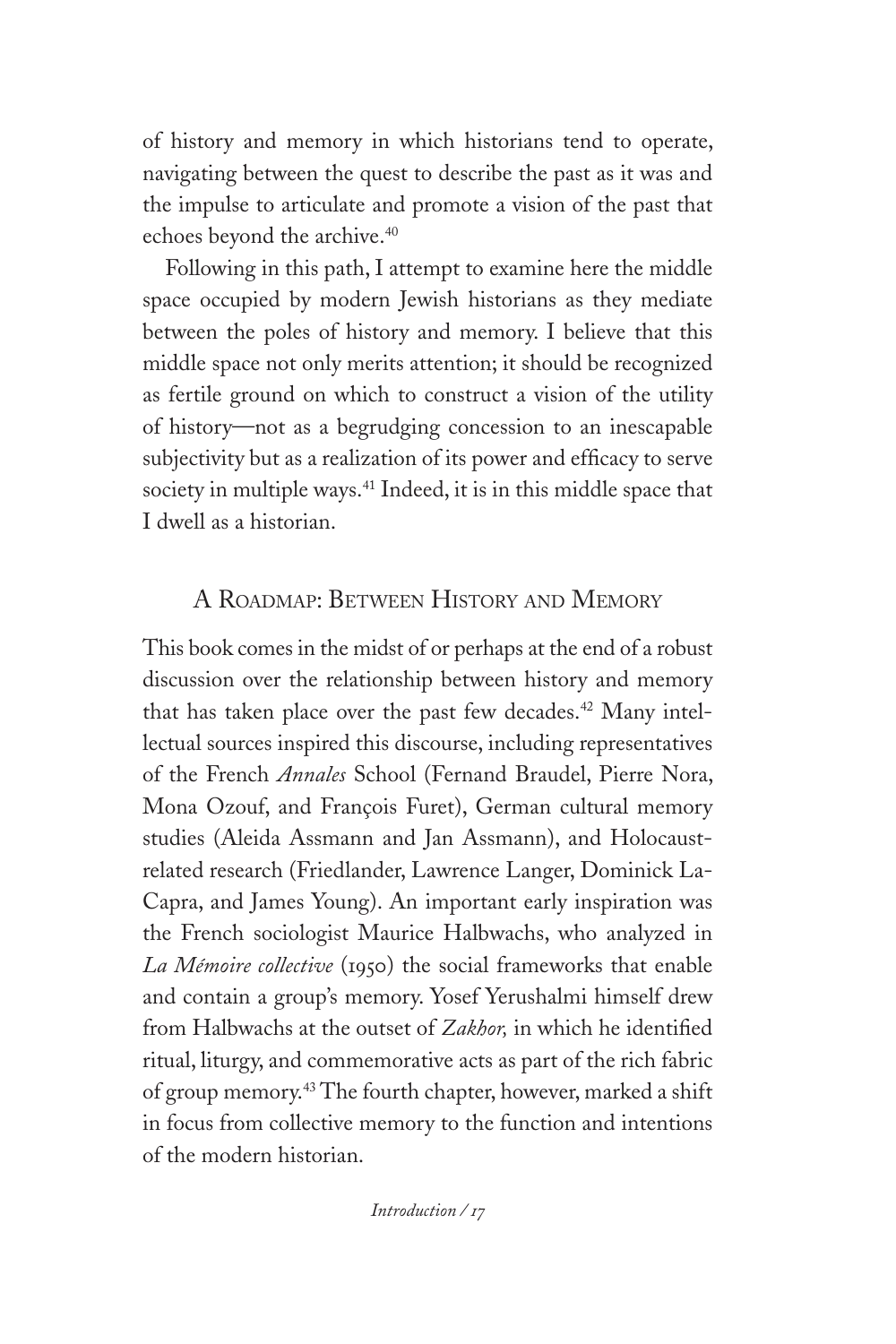While much scholarly attention on memory has been trained on the recollections, remembrances, and ritual practices of groups, my interest in this book is on the latter and narrower understanding of memory as the product of the individual historian's constructive and constitutive act. This interest rests, in turn, on an understanding of the work of the historian that borrows from the mid-twentieth-century philosopher R. G. Collingwood. Collingwood, as I elaborate in a brief methodological postscript, grasped the historian's labor as a concerted mental effort aimed at "re-enactment," a process of the historian's "re-thinking for himself the thought of his author."44

In the process of re-enactment, historians bring parts of themselves, in all their variegated humanness, into the interpretive process. They shape images of the past not through unmediated access to raw historical data but through a process of mental imagination that mixes a careful sifting of sources and a healthy measure of cognitive creativity. This combination of functions allows the historian to piece together shards of historical evidence into a coherent narrative formation. At times, that narrative formation undergirds the collective memory of a group with which the historian identifies. At other times, the historian proceeds with the conscious intention to disrupt, upend, or replace older memory formations with new ones.

This sort of work, it bears repeating, is not unique to Jewish historians. Scholars in other fields have repeatedly used their professional tools to revise or discard existing historical narratives that they regard as partial in the name of a more accurate or serviceable one. It also bears noting that one need not be a member of a particular group to engage in historically informed political activism or the work of memory formation related to it. In the case of Jewish historical scholarship, whose modern practitioners have been overwhelmingly Jewish until now, more and more scholars today come with little Jewish background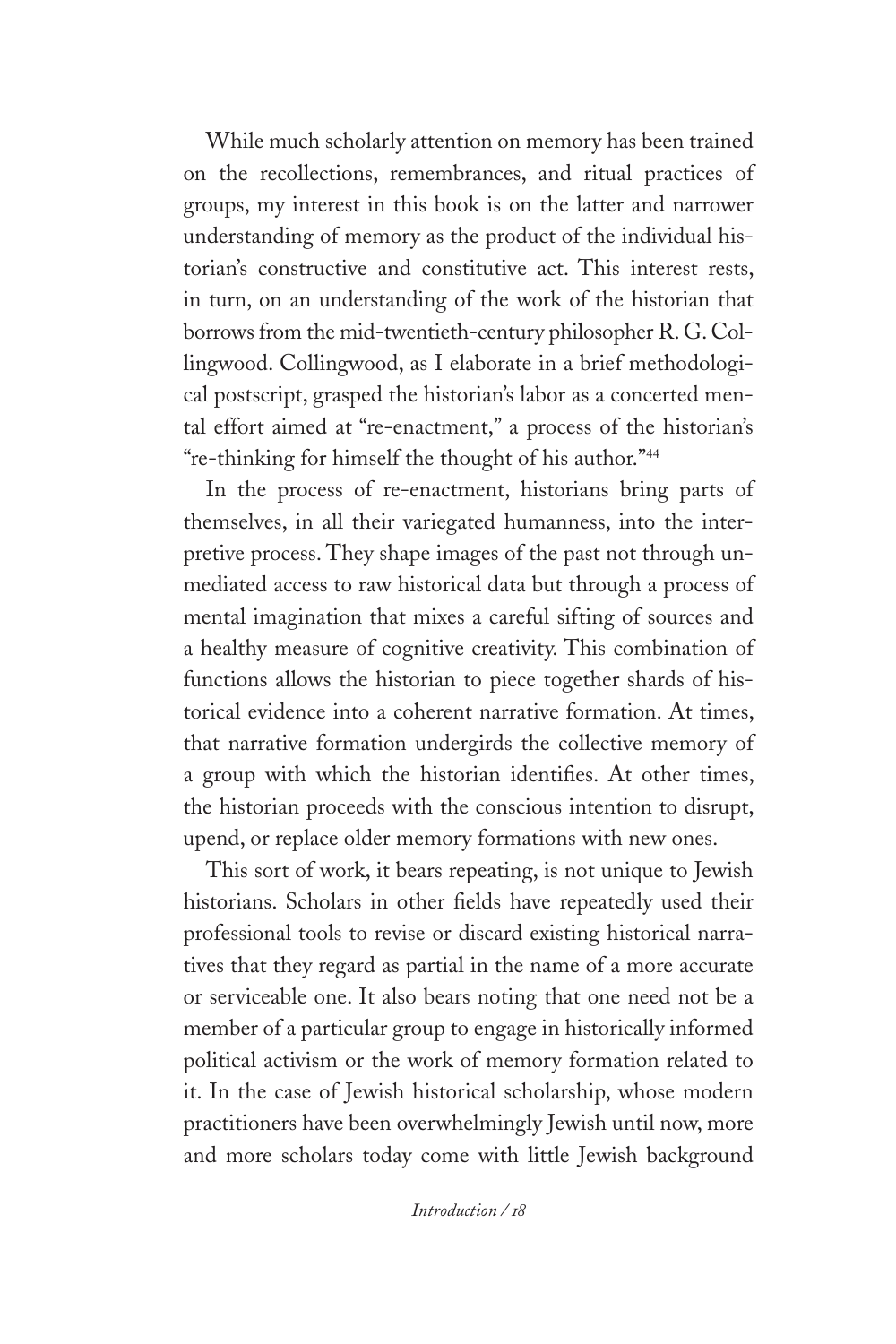or are not Jews.45 Some, perhaps most, approach the field as a subject of pure scholarly interest, no more nor less. Others approach it, however, with more utilitarian or instrumental aims.

An example worth considering is contemporary Germany, where non-Jews predominate in the various Jewish studies programs that stretch from Munich to Hamburg. Whereas before the Holocaust, Wissenschaft des Judentums was primarily populated by Jews, the postwar work of Jewish studies in Germany is overwhelmingly, and understandably, run by non-Jews.<sup>46</sup> From its inception, the postwar project of Jewish studies was part of a larger, difficult process by which Germany confronted its criminal past, known in German as *Vergangenheitsbewältigung.* This process picked up particular momentum in the 1980s, as a fierce debate among historians about the singularity of Germany's crimes known as the *Historikerstreit* entered the public domain.<sup>47</sup> Through this charged debate, the past became vividly, even explosively, alive in the present—in public discourse, in educational settings, in literary circles. In parallel, the intense focus on the place of Nazism and the Holocaust in the German past added new relevance and meaning to Jewish studies.48 Faculty and students increasingly engaged topics of contemporary relevance such as German-Jewish history, the Holocaust and antisemitism, and Zionism and the State of Israel. They did so for a variety of reasons: to answer deeply existential questions about their own (or their parents') identity, out of a sense of moral obligation to the victims of Nazism, and as a way of restoring memory of a vibrant Jewish cultural presence to the German landscape.<sup>49</sup>

This example suggests that existential engagement and a personal connection to the study of the Jewish past are not exclusive to Jews. Jewish historians of various stripes and religions have used the study of the past not only for the declared purpose of pure research but also for an array of political, ethical,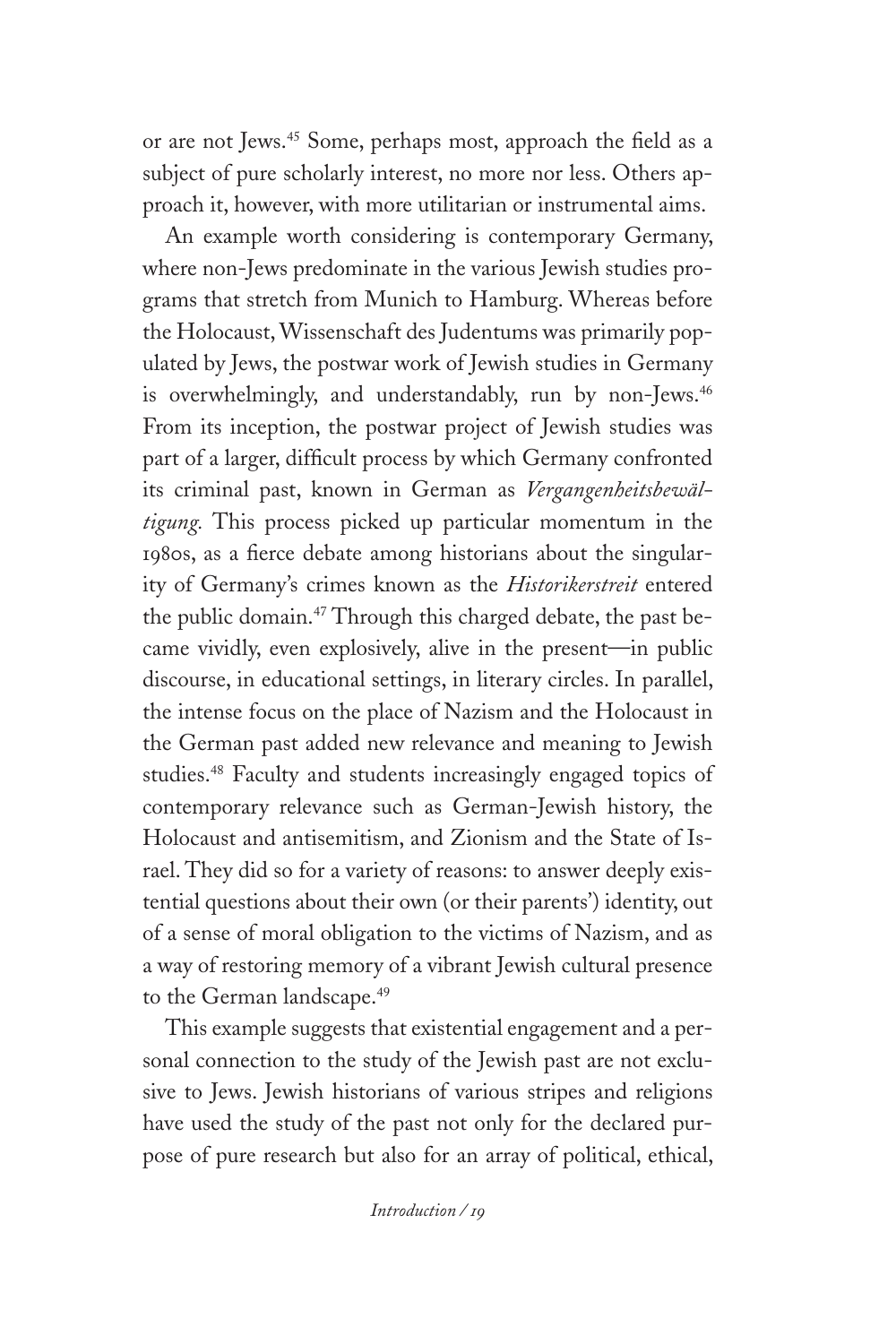and personal aims. In doing so, they have exemplified some of the manifold utilities of history and pointed to the will of the historian not just to record but to shape our picture of the past.

It is my mission in the present book to uncover that will and excavate its myriad effects in the work of modern historians. To those familiar with the history of Jewish historical writing, some of the terrain covered will be recognizable. What is distinctive is that each of the three main chapters follows a guiding theme that has prompted the modern Jewish historian to traverse the porous boundary between history and memory. The three themes—liberation, consolation, and witness—are hardly exhaustive. Historians, after all, have been guided in their work by many different motifs and motives. But these themes are not random either. They rise to the surface after a sustained reading of modern Jewish historical scholarship, revealing the often unwitting fealty of its practitioners to religiously inspired themes that are deeply rooted in their cultural backgrounds. This fealty, in turn, points to continuities in theme and function between medieval chroniclers and modern historians.

Relying on this link, I imagine this book as a lesser, albeit more directed and applied version of what Marc Bloch called his "apologie pour l'histoire." Thus, I set out in the conclusion my own sense of the link between past and present, arguing for the importance of history as an ingredient in informed civic debate. Throughout, I seek to push beyond the fashionably flip dismissal of "identity politics" by suggesting that the historian's emotional and identitarian investments are neither avoidable nor wholly negative: they can open new horizons of research and insert a note of urgency and relevance into the scholarly undertaking.50 This is not, for me, an abstract matter. My own Jewish and political commitments have guided my historical explorations of the relationship between history and memory, as well as my ongoing interest in the relationship between Jews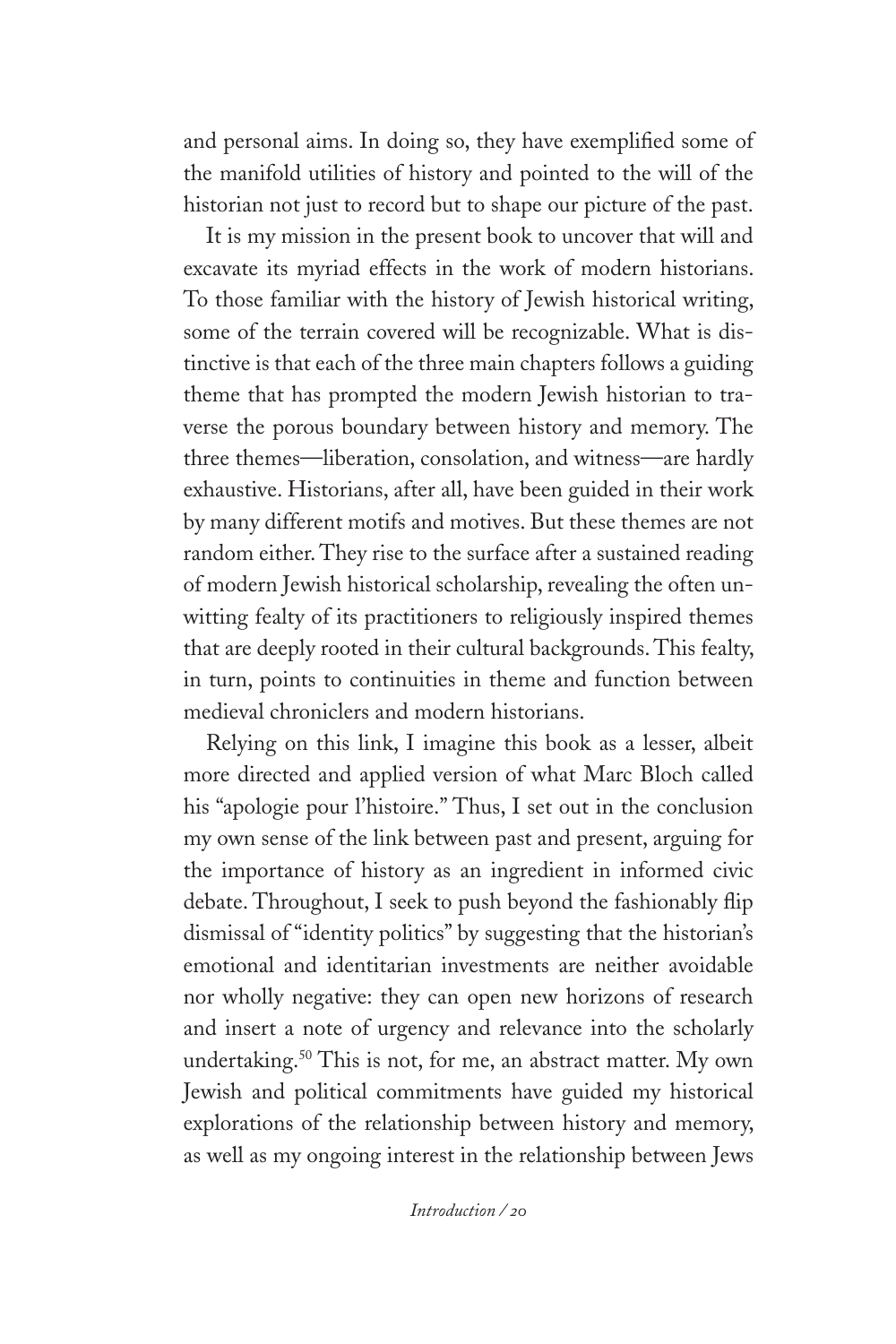and Arabs in Israel/Palestine. Concomitantly, I believe that historical research, informed by passion *and* judiciousness, can be a productive resource both in fortifying and helpfully disrupting memory, as well as in exposing us to the human face of our seeming enemy.

In this way, I attempt to bridge the ways in which Jewish historians have functioned in the past and the ways in which history and historians might function today. At one level, the sheer volume of historical data, made ever more plentiful in our internet age, is so overwhelming as to make some amount of forgetting a necessity, if not an actual desideratum. And yet, we do so at our own collective risk, for historical knowledge amplifies our ability to understand the world in which we live and which we hope to pass on to future generations. So too the strands of memory that historians weave together make comprehensible the worlds we live in, often in enriching ways, though also at times in excessively particularistic ways that induce fear of the "other." Therein lies the potential for abuse in history. Notwithstanding that danger, and despite the gravitational pull toward forgetting in our twenty-first-century state of information overload, we would do well to acknowledge and avail ourselves of historical knowledge as a useful implement in the toolkit of societal repair.